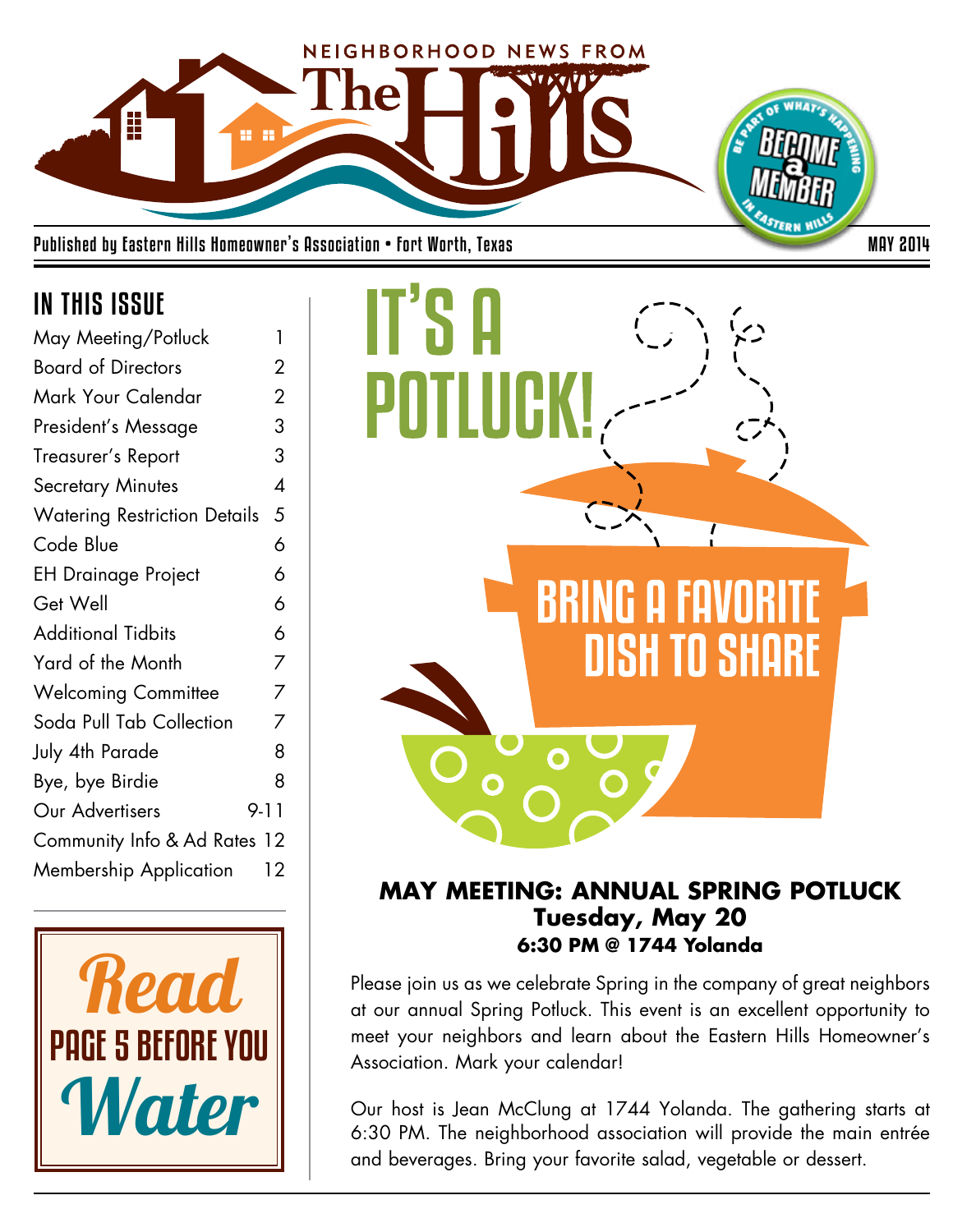## **EXECUTIVE OFFICERS**

**PRESIDENT Roger Woerner**

817-457-7654 rosswo2@swbell.net **VICE PRESIDENT David Adcock**

**PARLIAMENTARIAN Derek V. Williams**

210-883-8380 david.adcock@dillards.com **SECRETARY Kris Reynolds** 817-457-6034 kreysooner@sbcglobal.net **TREASURER Karen Thompson**

817-558-4000 kthompson@auldridge.com

817-496-1986 derekvw@swbell.net

**EX OFFICIO George Parker** 817-933-5445 parkerga14@att.net

## **GENERAL BOARD MEMBERS**

**Governmental Affairs Jean McClung** 817-446-3741 jeanmcclung@att.net **Program / Events Joan Duff** 817-446-1761 joanduff@sbcglobal.net **Newsletter / Editor Madelyn Wattigney** 817-903-2583 mcwattigney@gmail.com **Crime Watch Leroy Frantz** 682-224-9066 thefrantz@att.net **Beautification/Parks Rita Lucio** 817-654-9979 gallritia@gmail.com **Patty Keel** 817-507-3719 patty6string@hotmail.com **Public Works/Code Compliance Dub Holcomb** 

817-451-0303 dubrfred@sbcglobal.net

**Food Coordinator Debbie Woerner**

817-457-7654 debwo2@swbell.net

### **COMMITTEE MEMBERS**

**Welcoming David Adcock**

210-883-8380 david.adcock@dillards.com

**Get Well Bereavement Dalana Zacha** 817-446-1844 dlzacha@sbcglobal.net

**Polly Lovett, Asst** 817-451-3398

**Website Available**

**Outreach Patty Walker** 817-457- 0576 danpattyw@aol.com **Historian Available**



## **EHHA Spring Potluck**

Tuesday, May 20, 2014 1744 Yolanda Get Together at 6:30 PM.

## **Captain's Meeting**

No Meeting this Month Due to Memorial Day Holiday

**Ladies Out To Lunch** Monday, May 26, 2014 Luby's

### **Gigantabugs at the Fort Worth Zoo**

May 20 - July 7, 2014 fortworthzoo.org

### **First Friday At The Modern**

Modern Art Museum of Fort Worth Friday, June 6, 2014 @ 5:00 PM www.themodern.org

### **Matsuri! A Samurai Celebration**

Saturday, Jun 21, 2014 @ 10:00 AM Kimbell Art Museum, Fort Worth www.kimbellart.org

Wherever you go, no matter what the weather, always bring your own sunshine.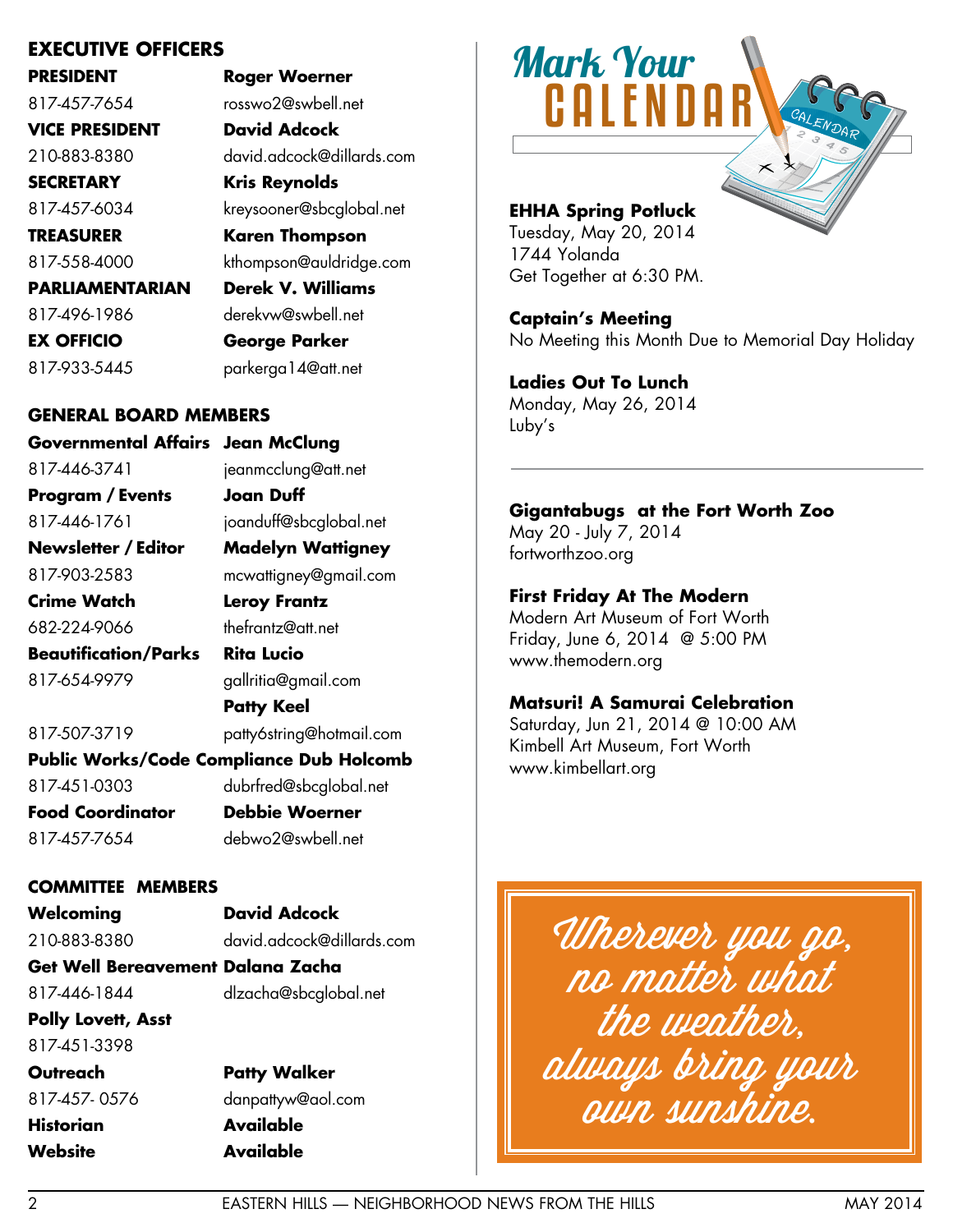

Well here we are and it is already May. This month as you have already seen on the front page, we are having a Pot Luck Dinner at Jean McClung's house. We always have fun at these outings and there will be no formal meeting, just fun with the neighbors.

Next month we will meet at the church and then a couple of weeks later we will celebrate the Fourth of July with a parade and cook out at the park. In July we will not have a meeting. We will let the 4th be our event for the month.

Finally we will start with August and go all the way through November with our monthly meetings at Saintsville Cathedral on Oak Hill Road.

One other change, we will not have a July news letter but we will have a December news letter. (Still having 11 months just switching July and December.

Hope to see everyone on the 20th at the Pot Luck Dinner, 6:30 pm. BRING A NEIGHBOR !!!

| <b>Eastern Hills Homeowners Association</b> | <b>Profit &amp; Loss</b><br>April 2014 |              | GET INVOLVED!<br>Volunteer at Meetings, Be a Newsletter                  |
|---------------------------------------------|----------------------------------------|--------------|--------------------------------------------------------------------------|
|                                             | Apr 14                                 | Jan - Apr 14 | Courier, Keep the Neighborhood Safe!                                     |
| <b>Ordinary Income/Expense</b><br>Income    |                                        |              | <b>Contact Kris Reynolds at:</b>                                         |
| <b>Advertising</b>                          | 0.00                                   | 260.00       |                                                                          |
| <b>Membership dues</b>                      | 650.00                                 | 2.245.00     | kreysooner@sbcglobal.net                                                 |
| <b>Total Income</b>                         | 650.00                                 | 2,505.00     |                                                                          |
| <b>Expense</b>                              |                                        |              |                                                                          |
| Garage sale advertising                     | 60.97                                  | 60.97        |                                                                          |
| <b>Meeting expense</b>                      | 0.00                                   | 129.08       |                                                                          |
| <b>Printing expense</b>                     | 333.65                                 | 1.867.64     |                                                                          |
| <b>Rent Expense</b>                         | 0.00                                   | 848.00       |                                                                          |
| <b>Total Expense</b>                        | 394.62                                 | 2.905.69     |                                                                          |
| <b>Net Ordinary Income</b>                  | 255.38                                 | $-400.69$    | <b>2014 EHHA MEETING SCHEDULE</b>                                        |
| <b>Net Income</b>                           | 255.38                                 | $-400.69$    | May 20<br>September 16<br>June 17 October 21<br>November 18<br>August 19 |
| Cash in Bank                                |                                        |              |                                                                          |
| Wells Fargo Checking<br>s                   | 5.041.12                               |              |                                                                          |
| Wells Fargo CD                              | 2,776.53                               |              | Refreshments @ 6:30 PM Meeting @ 7:00 PM                                 |
| Woodhaven CD                                | 7,250.65                               |              | <b>Saintsville Cathedral on Oak Hill Road</b>                            |
| Total cash in bank                          | 15,068.30                              |              | <b>Mark Your Calendar &amp; Plan To Attend</b>                           |
|                                             |                                        |              |                                                                          |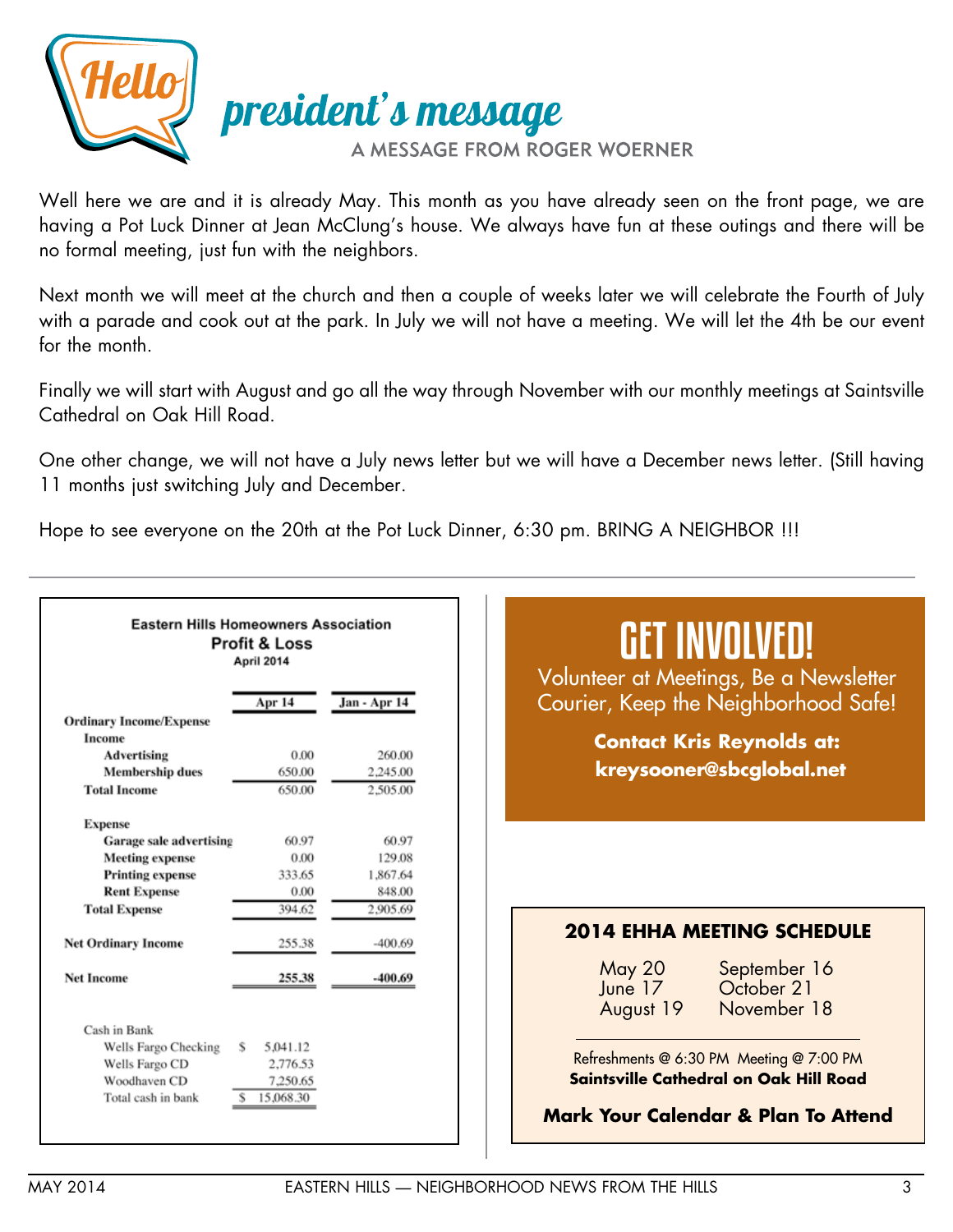## Secretary Minutes for April 2014

## *RECORDED BY KRIS REYNOLDS*

President Roger Woerner opened the meeting at 7:05, after the crowd enjoyed a great meal. He immediately introduced the speaker for the night,

Charean Williams, from the Fort Worth Star Telegram.Her name was derived from her Dad, Charlie, and her Mom, Jean.

Charean related that she has known what she wanted to do since the second grade, and also that she has covered the Cowboys since 1999. She considers it a tremendous honor that her peers nominated and sent her into the Hall of Fame voting

committee, as the first female ever, in 2006 and again in 2010. Her expertise in the sports industry was well evident in the many stories and facts that she recited from memory. She was giving out all her sports trivia so fast that it was difficult to keep notes! After a couple of great Jerry Jones stories, she opened up the floor for questions, answering with her opinions about Johnny Manziel, Andy Dalton, the Russia Olympics, Mack Brown, Tony Romo, and her picks for the upcoming Cowboys draft. She encouraged everyone to take the opportunity to go see AT&T Stadium, without fail. She stated that there is absolutely no comparison to any other stadium in the NFL, and that Jerry paid for all of it but \$300 million from Arlington voters. We will probably have another Super Bowl; even though there were problems with the "ice bowl", it remains the most profitable Super Bowl ever.

Kris Reynolds reminded everyone about the upcoming Garage Sale, May 2&3. Roger warned everyone that there is an imposter in the area, acting like a Terminix Exterminator and preying on



Michelle Hedgcock with her door prize. adjourned at 8:00pm.

the elderly. He also reviewed the crime report from Dub Holcomb. He mentioned that the gameroom (rumored to be named "Blue Door") is open again, and that the city must decide how it is going to enforce illegal gambling. Cecil Sharp inquired about getting additional streetlights on Shelton (he will contact Danny Scarth for direction). Roger welcomed all the members of the BOHN neighborhood (Brentwood/ Oak Hill) who were in attendance, and thanked

> David Adcock for the wonderful gift basket, which was awarded to Michelle Hedgcock!

Roger announced that there will be no official meeting in May; we will meet at Jean McClung's house for our annual outdoor May Potluck. Her yard is beautiful, at 1744 Yolanda. The meeting was

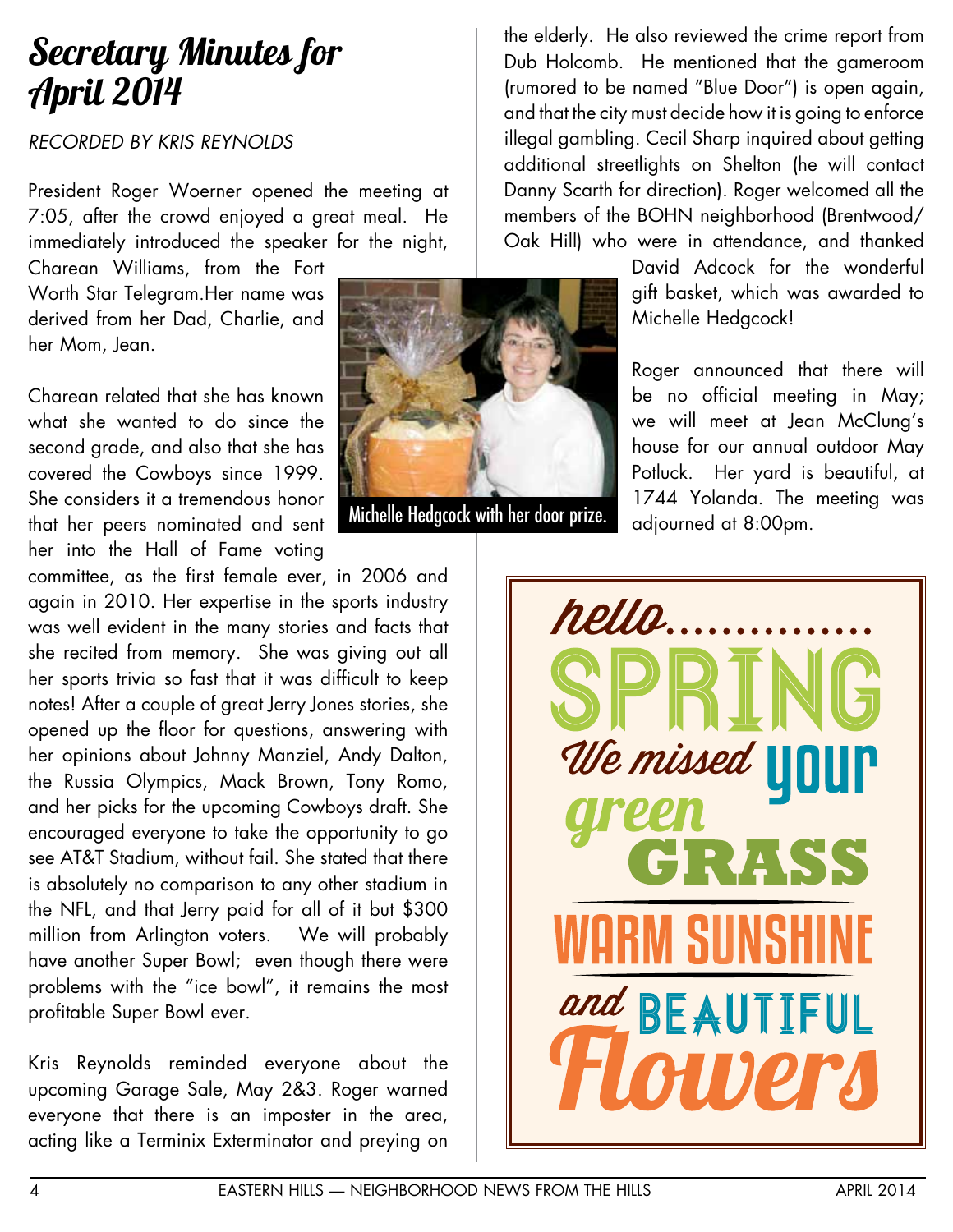# Twice A Week Watering: Know The Details

The Fort Worth City Council adopted the revised Conservation Plan on Tuesday, April 8. **A permanent, year-round no more than twice a week irrigation watering is now in effect.**

The primary focus of twice a week watering is to significantly reduce outdoor watering, which can account for as much as 50 percent of the daily residential water used during the summer. This limits outdoor watering with an irrigation system or hose-end sprinkler to a maximum of two assigned days per week for all customers. Residential customers whose addresses end in odd numbers (1, 3, 5, 7 or 9) are permitted to water lawn and landscapes only on Sundays and Thursdays. Addresses ending in even numbers (2, 4, 6, 8 or 0) may water on Saturdays and Wednesdays only. Non-residential customers, including apartments, businesses, parks and common areas, can water only on Tuesday and Fridays. No watering is allowed on Mondays. The time of day restriction, which prohibits outdoor watering with sprinklers between the hours of 10 a.m. and 6 p.m., continues to be in effect.

The new ordinance will impose a maximum fine of \$2,000 for irrigating on an off-day or for watering between 10 a.m. and 6 p.m. each day. Compliance would focus on education, and offer a "friendly reminder" first, which would be followed by a violation notice and then locking the irrigation system and administrative fees

## **Exceptions to the Restrictions:**

Water may not run off a lawn of yard more than 50 feet. Supervised testing, repair or maintenance of an irrigation system is an exception.

Foundations may be watered up to two hours on any day using a handheld hose, soaker hose or drip irrigation system placed within 24-inches of the foundation, that does not produce a spray of water above the ground.

- Establishing new turf is discouraged. If hydromulch, grass sod, or grass seed has been installed, a variance is required.
- • Everyone is encouraged to reduce the frequency of draining and refilling swimming pools.

Everyone is encouraged to use native and adapted drought tolerant plants in landscaping.

- Washing of any motorized vehicle (including a motorbike, boat, trailer, airplane, etc.) is limited to the use of a hand-held bucket or a hand-held hose equipped with a positive-pressure shutoff nozzle for quick rinses. Vehicle washing may be done at any time at a commercial car wash or service station.
- Discourage hosing of paved areas (sidewalks, driveways, parking lots, tennis courts, patios or other impervious surfaces), except to alleviate an immediate health or safety hazard.
- No hosing of buildings or other structures for purposes other than fire protection or surface preparation prior to painting.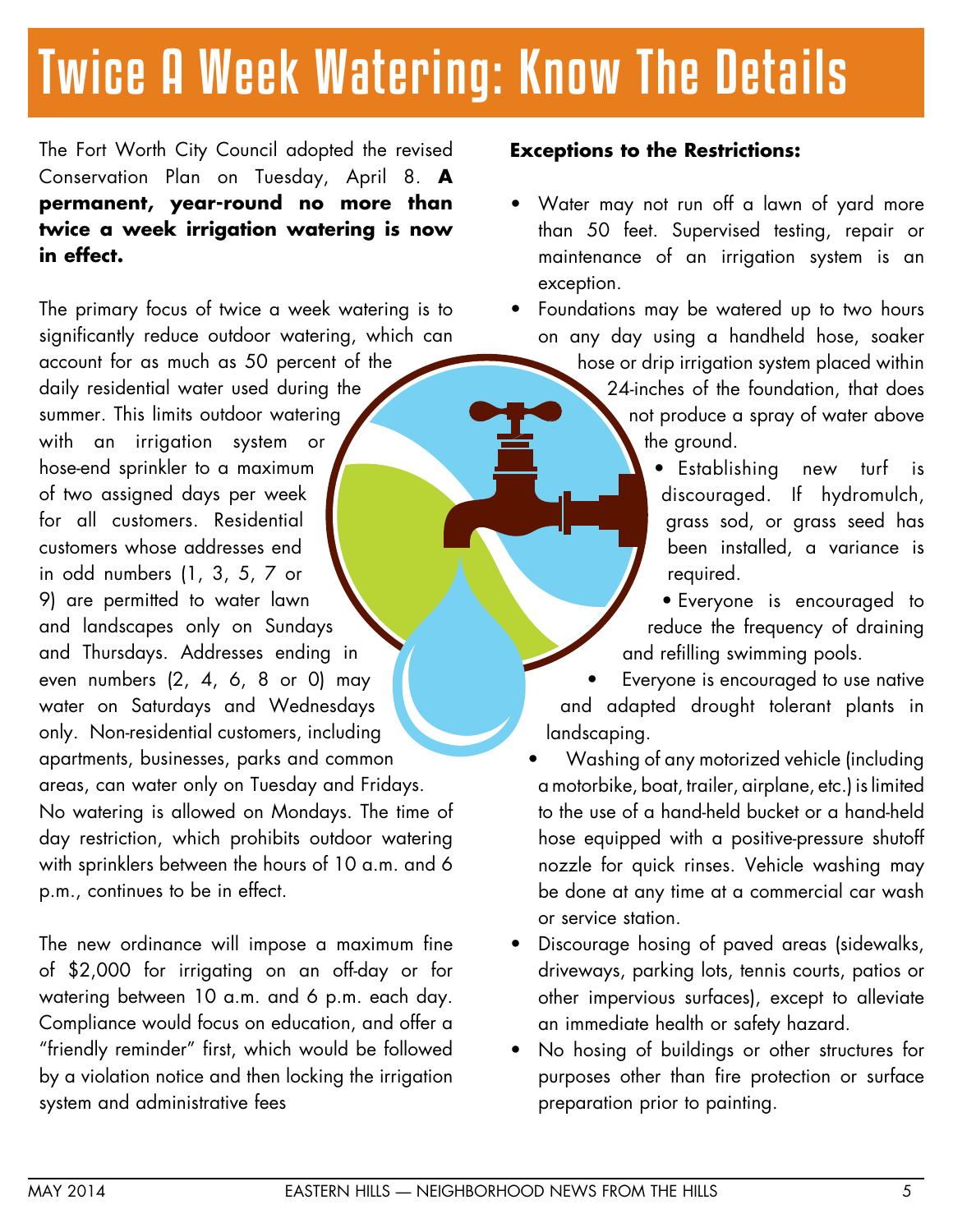

School will be out soon and that means more kids on the streets. As the days get hotter tempers get hotter. Every person in Eastern Hills should be on the lookout for people who do not belong, cars you don't recognize, dogs that bark continually. We want our neighborhood to be safe and free from anything illegal. If you are not a member of Code Blue you should be a Crime Watch member.

Everyone, whatever the task, is a crime watch member. Please just remember to dial 911 if you see something, hear something, observe something that does not feel right call 911. If you are subject to a crime even though it has been a few hours call 911. Make a report. You would be surprised to know that your crime might be related to another one or two and it might present a pattern to the police. Be aware, alert and mindful of your street, your neighbor, and your neighborhood.

Dub Holcomb Code Blue Captain, Eastern Hills 817-451-0303

## LATEST UPDATE: Eastern Hills Drainage Improvement

Anticipated construction activities through mid-June:

- Contractor has completed installation of storm drain & adjustment of waterlines on Weiler (from Danciger to Jacqueline).
- By end of May, contractor should be complete with installation of storm drain & adjustment of waterlines on Weiler (from Danciger to San Jose).
- Once all underground improvements on Weiler are complete, contractor will lay 2" asphalt paving as temporary riding surface until the new permanent pavement is installed later in the contract.
- • Curb and driveway replacements along Weiler (from Danciger to Jacqueline) may not start until July
- • Water and Sewer Improvements along Monterrey (at Danciger) will commence during this period. Depending on construction sequencing, there may be road closures and/or detours on Monterrey at this intersection. Residents within this area will have access to their driveways at all times.



## Additional Tidbits:

- The Spring Garage Sale was a huge success — 20 residents participated, there was lots of traffic and beautiful weather.
- With Memorial Day just around the corner it's the perfect opportunity to join the Optimist Club's "Fly the Flag" program.
- Please remove trash bins from the street by midnight Thursday. Also, the bins should not be visible from the street, per city ordinance.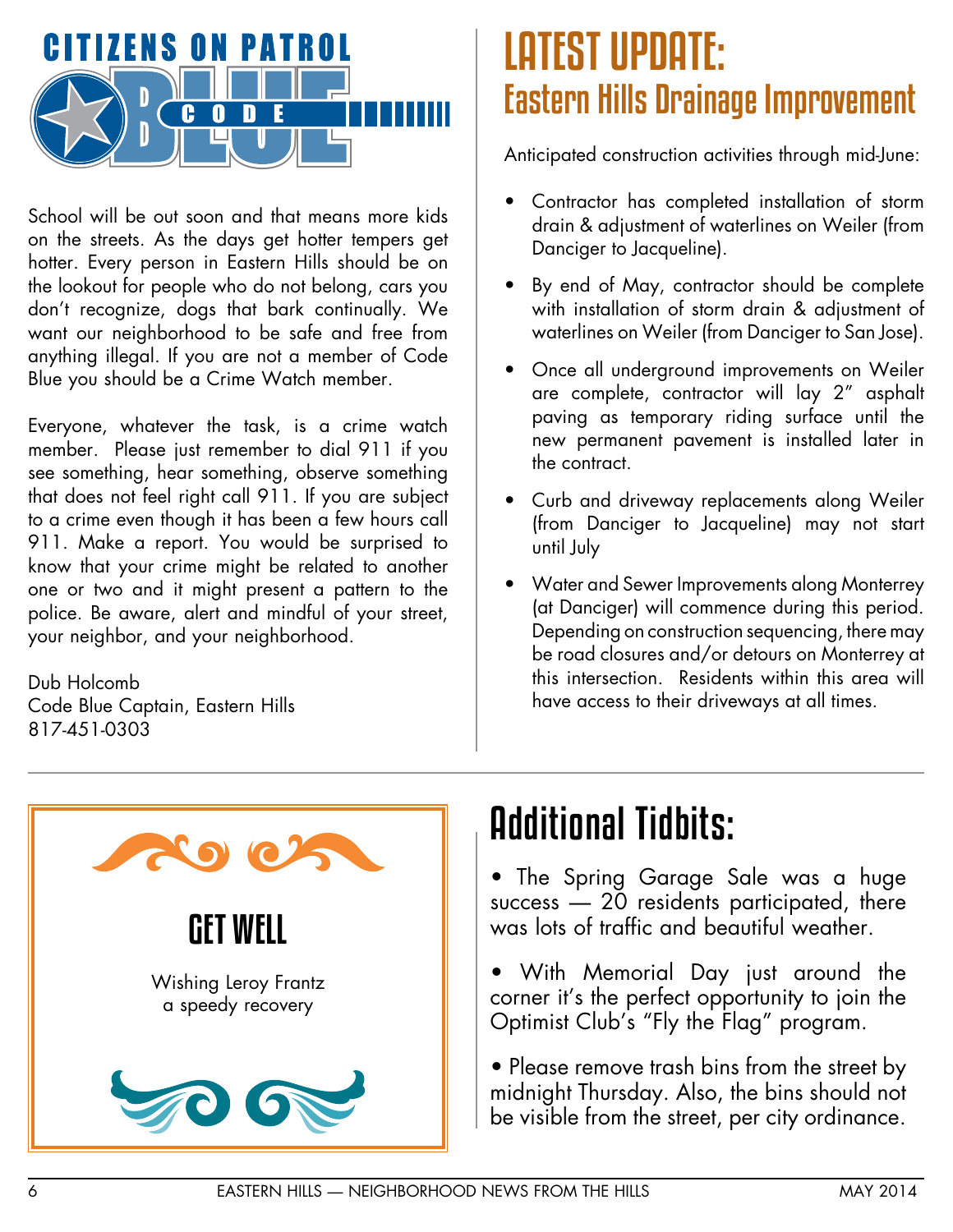# 2014

# $\boldsymbol{Y}$ ard <sub>OF THE</sub> Month



The Yard of the Month has been awarded to Joseph King at 6005 Rockhill Road.



## **Welcoming Committee Needs Your Help.**

We want to make sure to welcome all new neighbors to our community. And we need your help. If you can spend one afternoon a month visiting new neighbors and giving them a welcome packet from our neighborhood, we can use you.

Please contact David Adcock at 210-883-8380 or email david.adcock@dillards.com if you are interested in helping with the Welcome Committee. This is a great way for you to get involved in your neighborhood and it really only takes a couple of hours each month.

## WANT AN E-NEWSLETTER?

**And More Neighborhood Info Delivered Via Email**

**Contact Roger Woerner at rosswo2@swbell.net**



## **Making A Difference One Soda Pull Tab At A Time.**

The EHHA has started a Soda Pull Tab Drive benefitting the Ronald McDonald House, a non-profit that provides free housing to the families of children who are being treated for cancer.

From now until the end of the year Eastern HIlls will save as many as possible as a neighborhood. At the end of the year the soda pull tabs will be donated.

Residents can bring the soda pull tabs to meetings each month, or save until the end of the year.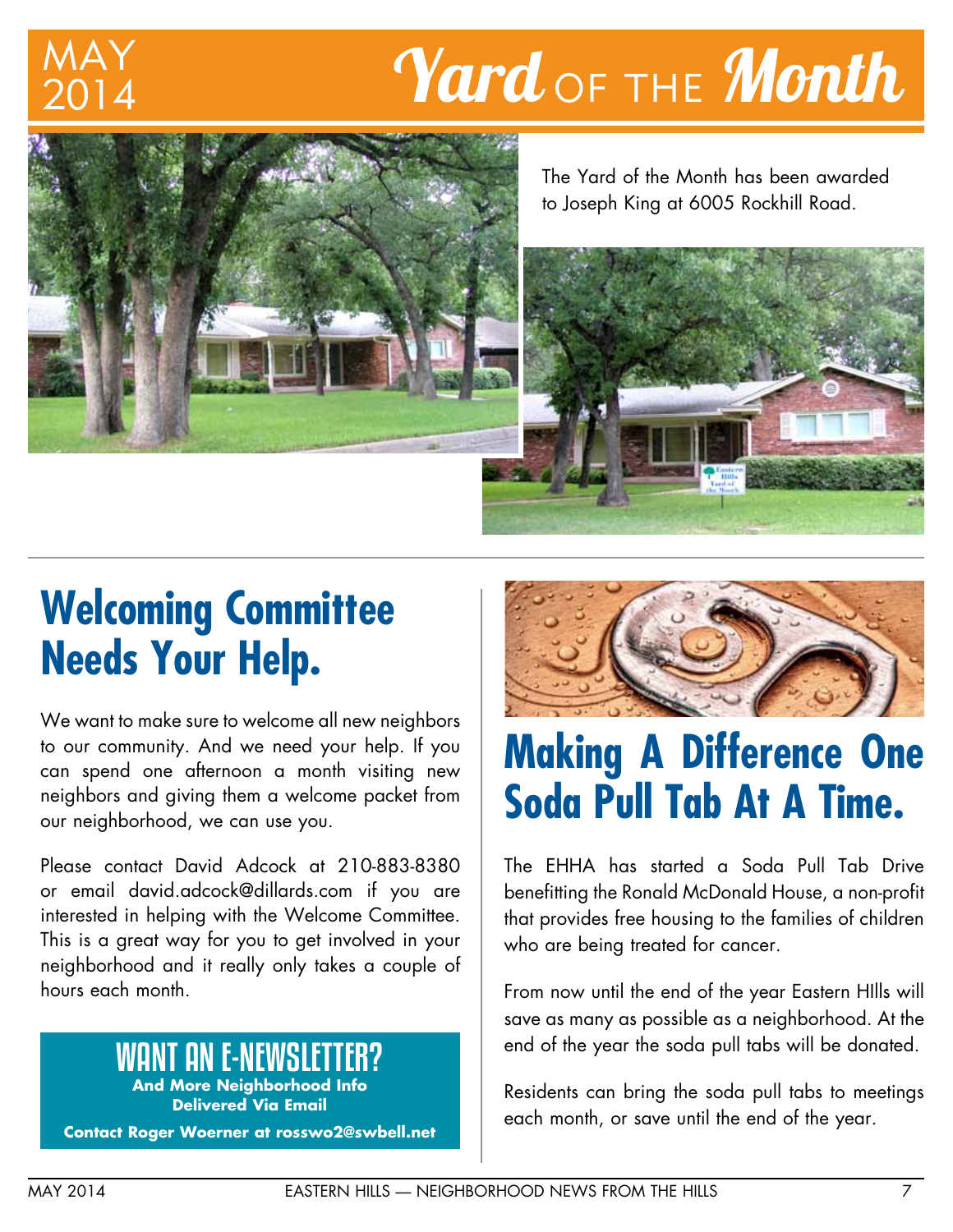# Eastern Hills Neighborhood **JULY 4th PARADE**

## **Start Planning Now for the Fourth of July Parade and Picnic**

Our annual 4th of July Parade and Picnic will be held on Friday July 4th. The parade will kick off about 9:30 am in front of the Eastern Hills Park on Canton Drive.

If you would like to be in the parade, please contact David Adcock at 210-883-8380 or david.adcock@dillards.com so we will know approximately how many entries we will have for the parade. You can dig out your red, white, and blue decorations and dress up your Jeep, Truck, Convertible, SUV, Car, Motorcycle, or even your Horse. There will judging of entries in the parade and trophies will be awarded for 1st, 2nd, and 3rd place parade winners. We are currently working to get the Fire Engine from #24, Eastern Hills High School for student participation, and possibly a few city dignitaries. More details to follow in our next newsletter. This is a fun event so be sure to mark your calendars now.

# Bye, Bye Birdie

Texas is a major route for migratory birds shuttling between the United States and Canada. This annual event can impact residential, commercial and industrial properties. Currently, egrets have tried to roost in our neighborhood



on Jacqueline Street. Once nested, federal law prohibits disturbing the birds, so residents could be stuck with them, and their feathers and waste, through a sweltering summer of record heat.

Homeowners caught under the nesting egrets will have to deal with destroyed landscaping, as well as droppings on streets, sidewalks and cars. There is also the possibility the droppings can became a health risk for people with breathing problems.

Residents who hope to discourage the birds from nesting can do the following:

- Remove any old, abandoned nests
- Thin tree canopy to allow sunlight between limbs and other trees
- Begin scare tactics as soon as you see birds on or near your property.
- • Use noisemakers, water spray or shine lights at night.
- Hang "scare eye" balloons or other moving objects in trees.
- Use long poles, tennis balls or water hoses to disturb early nesting material

Before they nest, they can be intimidated to move to another location. But, once they've nested, homeowners must leave the birds alone or they could face financial penalties and possible jail time. Migratory birds are protected by international treaty. Once birds begin sitting on nests, eggs are probably present. You cannot kill, harass, move or disturb the birds during nesting season.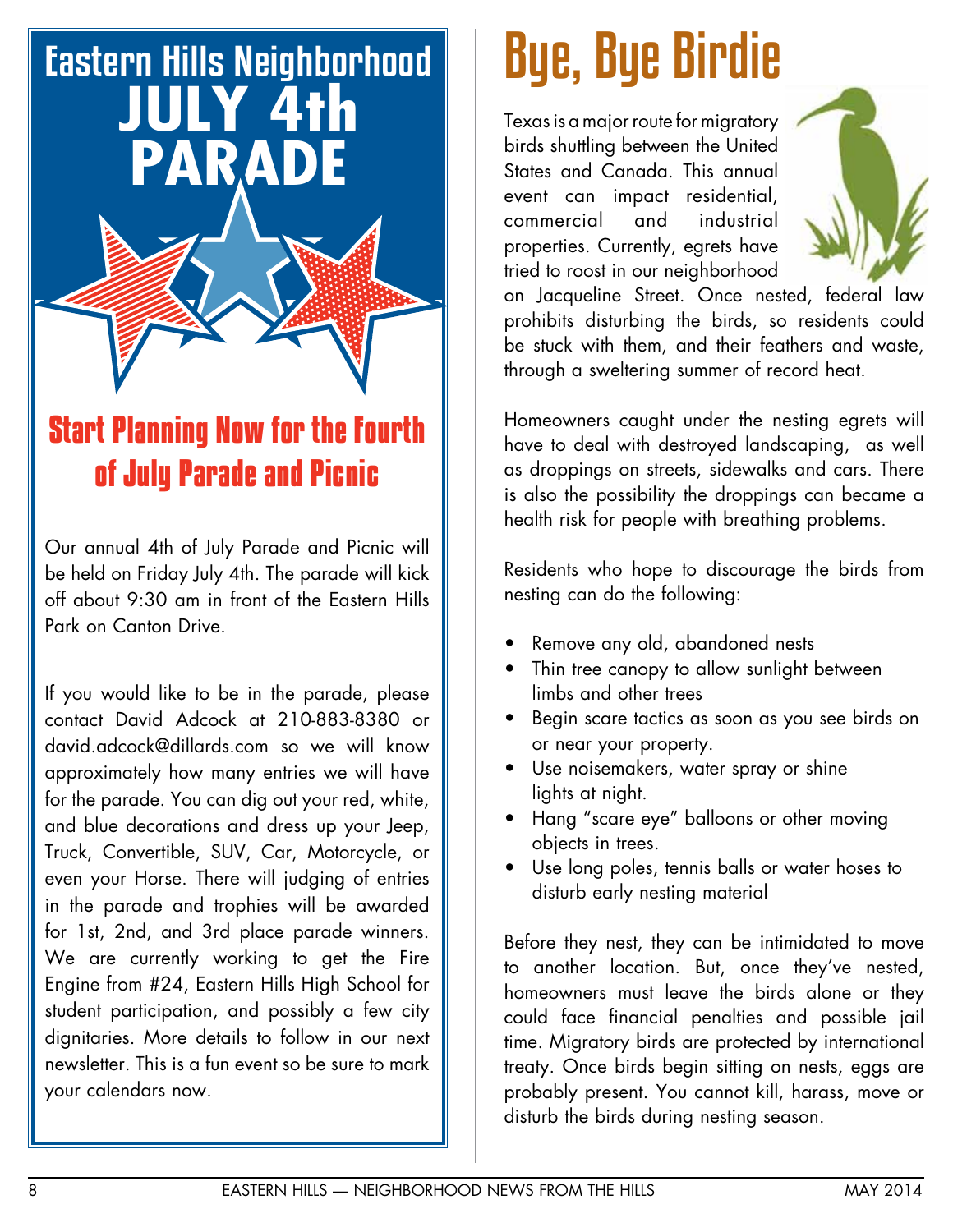

Not Valid With Any Other Offer



## **Would You Like To See Your Ad In This Newsletter?**

**Contact the Editor: mcwattigney@gmail.com**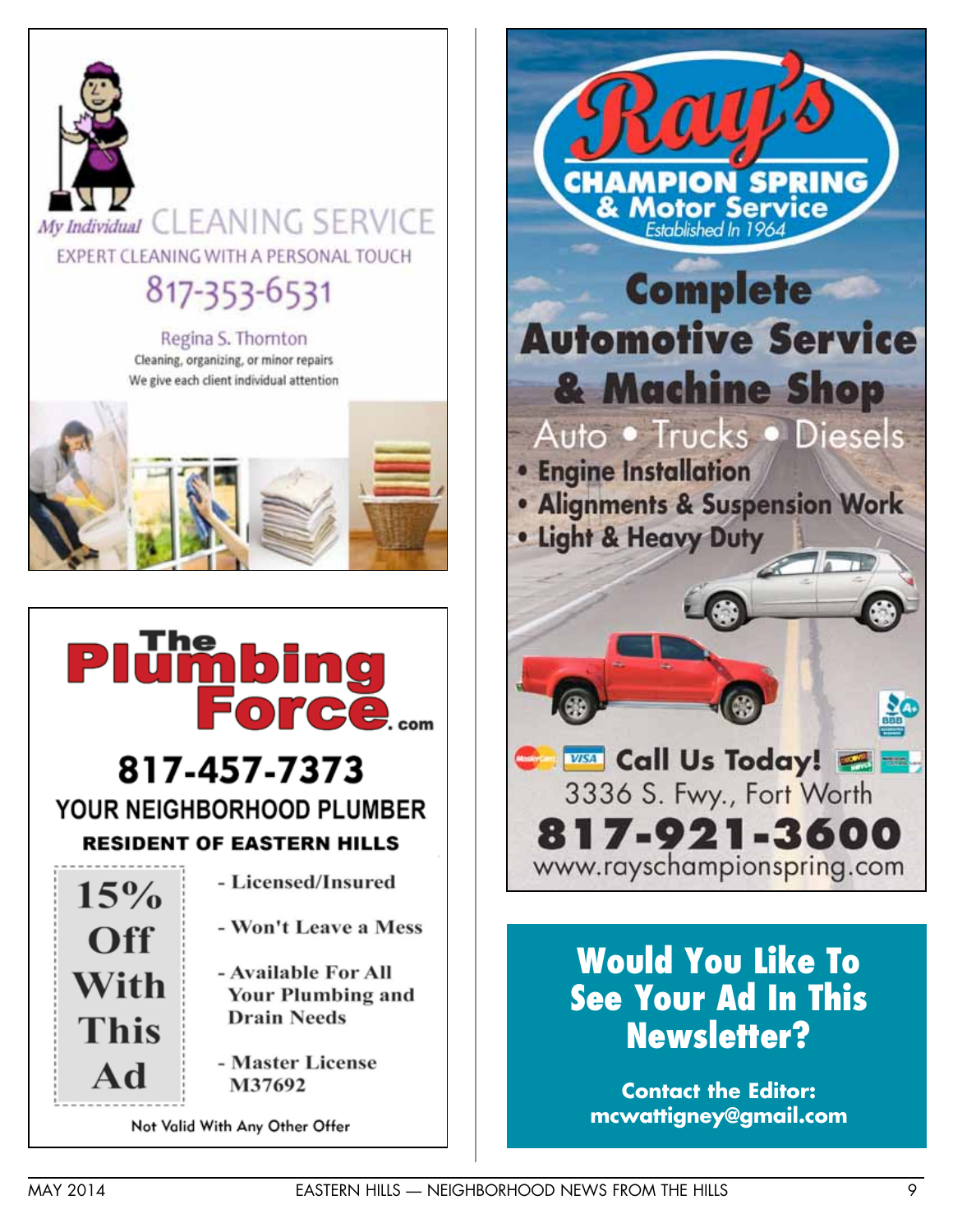## SUPPORT THE COMPANIES THAT HELP SUPPORT EHHA



- 5621 Bridge Street -

## VO's Automotive

Complete Foreign & Domestic **State Inspections** 





Owner

6705 Meadowbrook Dr Fort Worth, TX, 76112 817.496.9116

TONY D BLAUVELT, AAMS®

**Financial Advisor** 

**Edward Jones** Making Sense of Investing



Interlochen Village 1004 N Bowen Road Arlington, TX 76012-2838 Bus: 817.276.8508 T.F. 800.336.6404 Fax 888.265.2892 Hm. 817-261.7254 www.edwardjones.com



Insurance Specialist Deal directly with the owner I can help

**SERVING** Fort Worth Arlinaton Mansfield and North Texas for 25 years



Supervised

fax 817-492-4862

www.lindseyroofing.net

### **AFFORDABLE EASTSIDE PLUMBING**



"The Best in Plumbing Service"

 $(817)$  451-1018

**DEWAYNE TAYLOR LICENSED & BONDED M-8985** 



## "YOUR COMPUTER GUY!"

Your Very Own Personal Computer Tech & Tutor!

We sell High Quality used desktop & notebook computers, perform upgrades, make repairs, & take trade-ins, as well!

PERSONAL TUTORING & INSTRUCTION **MICHAEL E SCHOONOVER** Comp TIA A+ Technic 817-535-1416

KIRK, RICHARDSON & POOLE, P.C. **Certified Public Accountants** 

Accounting, Income Tax & Auditing Serving The Eastside For Forty Years

7559 John T White Rd 817-451-7406 Fort Worth, TX 76124

**HOME REPAIR & REMODELING ESTIMATES & IDEAS ARE FREE PLEASE CALL MICHAEL VALENTINO** 817.457.6706 Home 817.226.8274 Cell

mickalv@sbcglobal.net EHHA Member **DEGREE IN APPLIED DESIGN** SPECIALIZING IN WOOD -- CUSTOM DESIGN - CARPENTRY OF ALL TYPES -DECKS & FENCING - DOORS & WINDOWS - DAMAGED **WOOD REPAIR - ARBORS & GATES - PERGOLAS & TRELLISES-WEATHER PROOFING**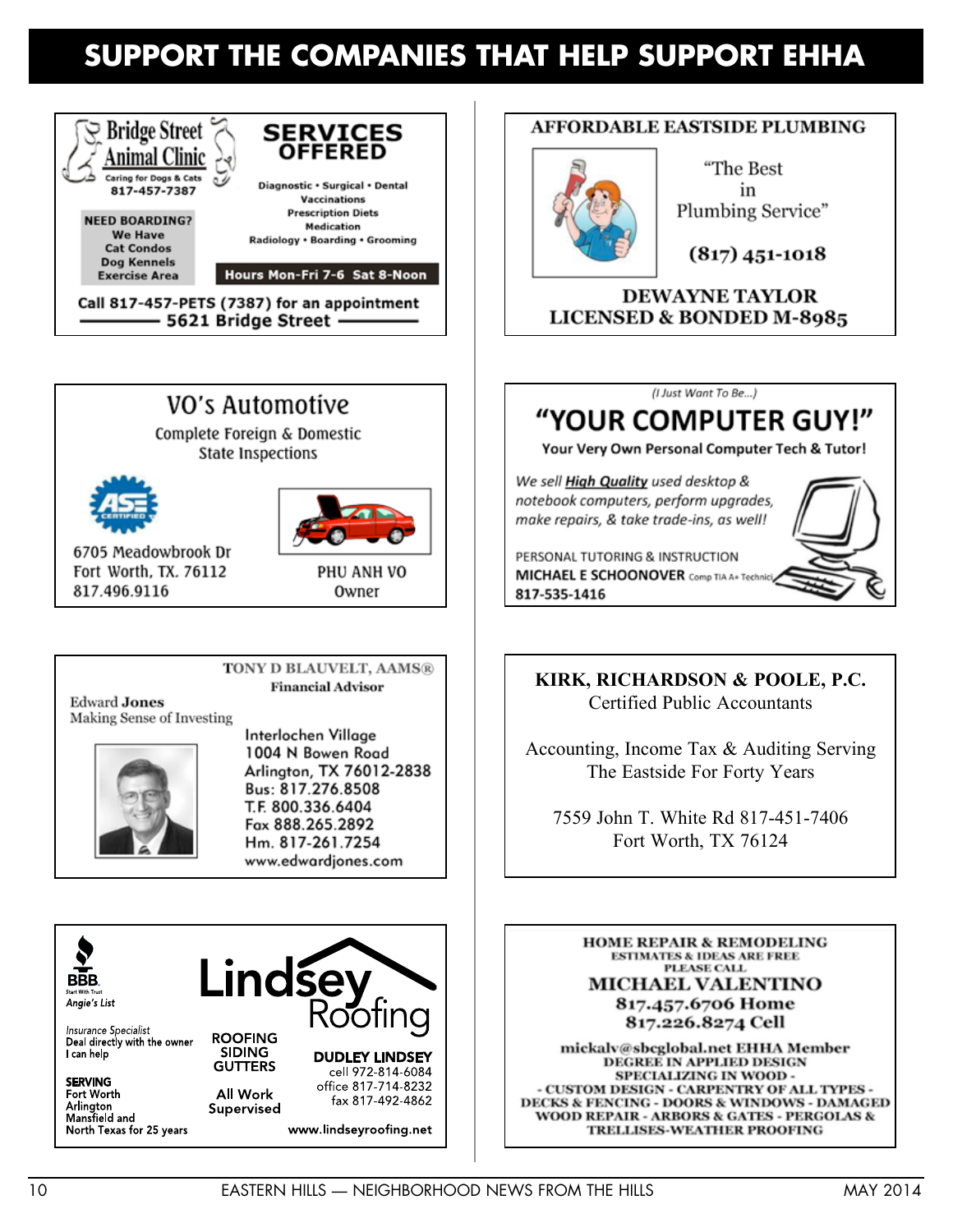Phillip D. Dye, AIA, RID phillip.dye@LDAarchitects.net



**Larsen Dye Associates Architects** 114 West Irving Boulevard Irving, TX 75060-2917

Architecture + Planning + Interior Design Member: American Institute of Architects



LDAarchitects.net





conciates. In

**VVVVVV** 

**NOMA** 

OVEN

**FAMILY OWNED & OPERATED 29 YEARS EXPERIENCE** 

**GUARANTEED WORK** 



**Platinum Award Winner Diamond Circle Member** 

817-475-2939 - Cell 817-654-8439 - Office 817-654-1888 - Fax

barbaraboyett@ebby.com

5733 Monterrey Drive

Fort Worth, Texas 76112-3901

817-446-0288 V Fax 817-446-7688

**COMPLETE REMODELING** 

Residential/Commercial, Fences & Decks Carports, Patio Overheads, Sheetrock, Texturing, Frameouts, Interior/Exterior Painting and More.

**Rodney Whitebread** 

Office/Fax: 817-507-3477 Mobile: 972-896-4363

whitebreads8@charter.net

Sara J. Darwin

**Full Service** Tax.

Bookkeeping & Payroll



BY APPOINTMENT :: TUESDAY - SATURDAY

DoggyStylesbyChris.com





**Making YOUR Life Easier** • Errands • Personal Shopper • Pharmacy Drop-Off/Pick-Up • Airport Pick-Up/Drop-Off (DFW) • Tranports to Medical Appointments • Bonded/Insured & More! 817.454.2527

thebusybeehelper.com

WHITEBREADSHOMEIMPROVEMENT.COM

MAY 2014

BBB